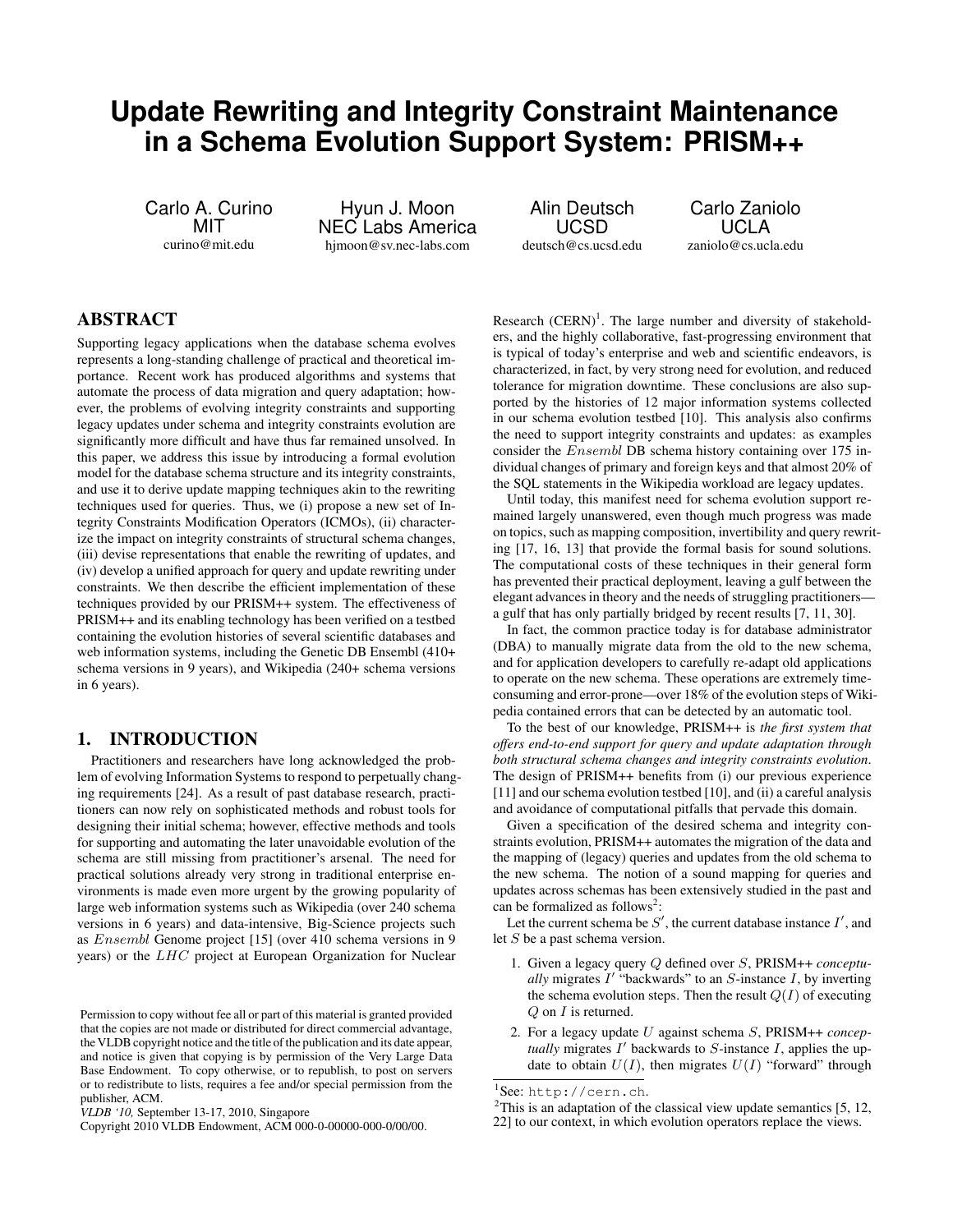

Figure 1: Three (simplified) schema versions from the actual  $Ensembl$  genetic DB schema history.

the evolution steps, to obtain a new  $S'$ -instance, replacing  $I'$ .

The challenge in achieving this semantics is to avoid the prohibitive cost of actually migrating data to support legacy queries or updates. Rather than performing the costly materialization of I, PRISM++ *rewrites* the legacy queries  $Q$  and updates  $U$  to queries  $Q'$ and updates  $U'$  against current schema  $S'$ , such that the intended semantics is preserved by operating only on the current database version:  $Q'(\tilde{I'}) = Q(I)$  and  $U'(I')$  is equivalent to executing  $U(I)$ and migrating it forward to  $S'$ .

Our first attempt in this direction [11], lacked the support of updates, was not designed to handle evolution steps modifying integrity constraints, and could only rewrite a limited class of queries. PRISM++ solves all this by introducing *update rewriting* to adapt legacy updates to run on the current schema, *evolution of integrity constraints* significantly extending the class of evolution steps covered, and finally provides support for a wider class of queries, that now include queries with negation and simple functions.

In addition to these external functionality extensions, major changes were made internally to incorporate the advances made in modeling and mapping legacy update, including: (i) the representation of updates in a fashion that is amenable to rewriting, namely based on query equivalence, (ii) a new inference engine combining novel algorithms and chase-based rewriting technology to rewrite queries and updates through both structural changes of the schema and integrity constraints evolution, and (iii) a set of operators that support modeling of integrity constraint evolution, and a characterization of how integrity constraints are affected by structural schema changes.

In its design the system balances the need to achieve sufficient expressivity to cover a wide range of practical cases, with computational complexity of several related problems that are notoriously hard in the general case, including: the view update problem [5], deciding schema equivalence [28], schema mapping composition [16] and inversion [17], and consistent query answering [3]. The most general version of the schema evolution problem modeled under these formalisms tend to be intractable or even undecidable (for schema mappings expressed classically, in the language of arbitrary views [31] or of source-target tgds [19, 23])—see Section 6 for a discussion of related work. Thus, the design of PRISM++ uses the evolution language as its main defense against the complexity threat: indeed, this language allows us to "divide and conquer" the tasks, by applying case-by-case analysis for each evolution operator.

Our newly developed testbed [10] provided us with the ability of testing the expressivity of the PRISM++ evolution language and the effectiveness of our rewriting techniques on the evolution history and workloads (queries and updates) of several real-world systems, including Ensembl DB and Wikipedia. A short video demo of PRISM++ is available on-line<sup>3</sup>.

### 1.1 Running Example: a Genetic DB

The PRISM++ system has been designed and validated on many evolution histories from several application domains [10], among which we chose the genetic DB  $Ensembl$  as running example.

The  $Ensembl$  project<sup>1</sup>, funded by the European Biology Institute and the Welcome Trust Sanger Institute, provides a data-centric platform used to support the homonymous human genome database, and other 15 genetic research endeavors. Ensembl DB has witnessed an intense schema evolution history. In about *9 years* of life-time over *410+ schema versions* appeared to public (i.e., almost a version a week in the last decade). Ensembl users are offered can access the data in multiple ways, including web-page mediated searches, direct SQL access, and data-mining and querying APIs. Every change to the schema potentially impact all the applications and interfaces built on it, some developed by third parties and therefore hard to maintain. Hence, there is a substantial need for transparent evolution support.

We select from this long schema history a few representative examples, compressed and adapted for the sake of presentation. The starting schema  $S_1$  of Figure 1 is an excerpt of the CVS<sup>4</sup> schema revision 188.2.6; this schema describes how the Ensembl DB stores its information about DNA sequences, exons<sup>5</sup> and genes. Underlined attributes are primary keys and arrows indicate foreign keys. Each table is identified by a numerical identifier, except for the exon table, where the rank of an exon is also needed to uniquely identify its tuples. Both exon and gene refer to DNA sequences stored in table seq\_region, by referencing their region\_id and specifying start and end positions in the DNA sequence. The  $q$ -descr table, stores a textual description of a given gene.

From the CVS logs of the *Ensembl* project, we learn that in July, 2003 the team of DBAs decided to remove from exon the rank attribute and force id to be the new primary key, discarding violating tuples<sup>6</sup>, leading to the schema  $S_2$  in Figure 1 (revision 188.2.8 CVS schema).

In August 2005, a new evolution step impacting this subset of the schema appeared in the public release of the DB. This evolution step involved two actions: (i) renaming of column type to biotype in table gene, and (ii) the joining of the tables gene and g\_descr into a unified table gene, leading to the schema  $S_3$  in Figure 1 (revision 226 of CVS schema). This example is used throughout the paper to illustrate our technical contributions.

The remainder of this paper is organized as follows: Section 2 presents the evolution language, Section 3 describes the resulting data migration, Section 4 details query and update rewriting, Section 5 discusses various optimizations and their effectiveness via experimental evaluation. Section 6 and 7 summarize related works and conclusions.

# 2. A SCHEMA EVOLUTION LANGUAGE

In [11] we introduced the Schema Modification Operators (SMO) of Table 1. Each operator captures an atomic (and natural) change performed to evolve the schema. By combining them, it is possible to express complex evolutions. The SMOs' atomicity and clear semantics represent an ideal basis to tackle the problem of data migration and schema evolution. However, SMOs alone do not capture

<sup>3</sup> See: http://tinyurl.com/updaterewriting

<sup>4</sup> See: http://tinyurl.com/ensembl-schema

 $5$ An *exon* is a nucleic acid sequence related to a portion of DNA.

 $6$ This information is derived from the SQL used for data migration.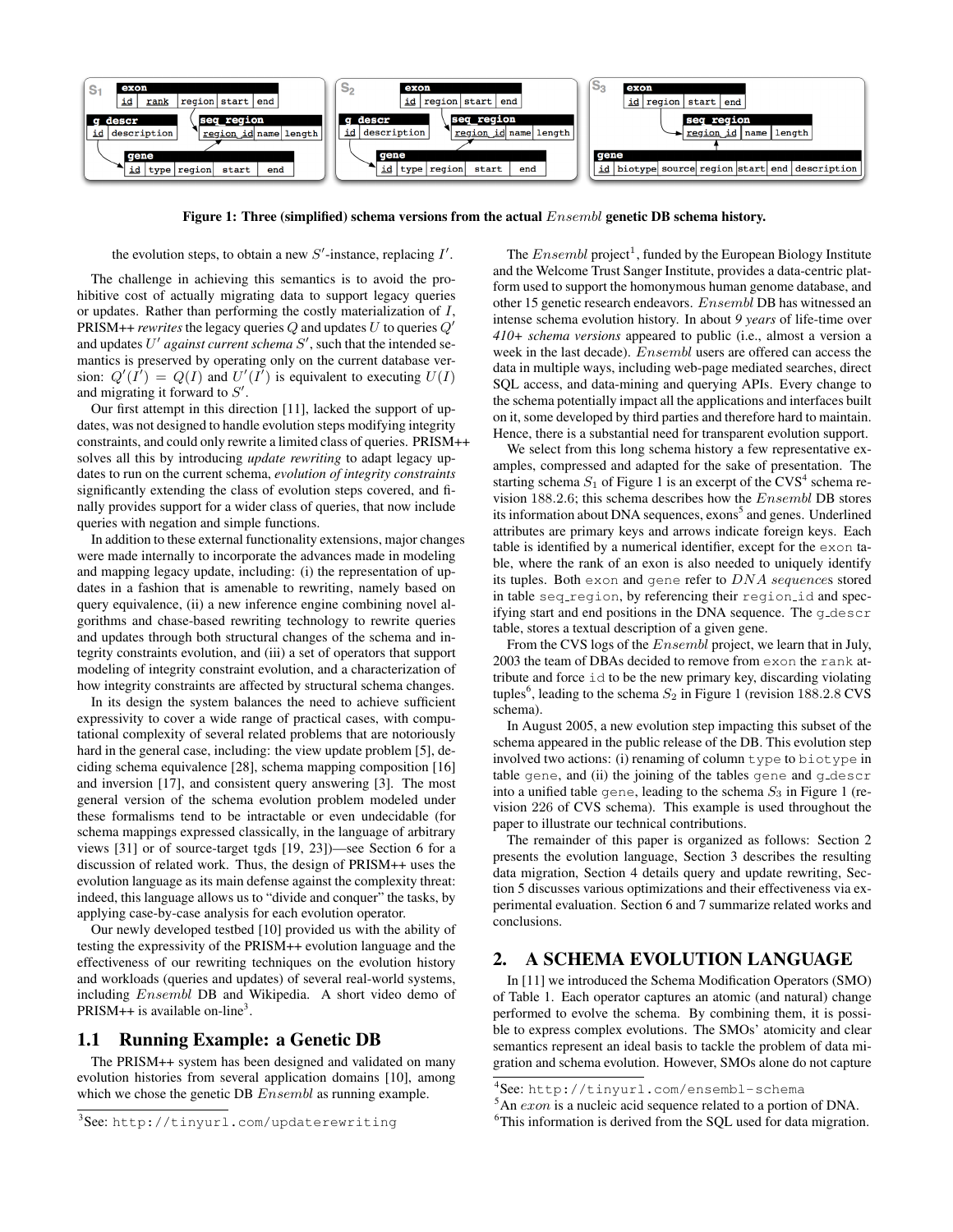integrity constrains evolution. PRISM++ extends this approach by introducing six new operators used to edit the schema integrity constraints: the Integrity Constraints Modification Operators (ICMOs) shown in the second part of Table 1. The "<policy>" place-holder is used as a selector to chose among the various integrity constraints enforcement policies offered by PRISM++, as discussed in detail in Section 3. PRISM++ supports three basic integrity constraints: *primary keys*, *foreign keys*, and simple *value constraints*<sup>7</sup> . This set of simple constraints covers all the constraints that were actually used in the large dataset of [10]. In the following, we provide details on how the two sets of operators interact and combine into a powerful and intuitive language for evolution.

Let us start by presenting as an example the evolution step  $S_1$  −  $S<sub>2</sub>$  of Section 1.1. The DBA describes the structural and integrity constraints changes as in the following:

EXAMPLE 2.1. *Three operators that transform*  $S_1$  *into*  $S_2$ 

1) ALTER TABLE exon DROP PRIMARY KEY pk1;

2) DROP COLUMN rank FROM exon;

3) ALTER TABLE exon ADD PRIMARY KEY pk2(id) ENFORCE;

The operators 1 and 3 are ICMOs (introduced by the ALTER keyword), while operator 2 is an SMO.

The keyword ENFORCE in the third statement, prescribes that the systems will discard all tuples involved in a violation of the newly introduced key. This is only one of the alternative enforcement policies provided by PRISM++, as detailed in Section 3.

#### 2.1 Impact of SMO on Integrity Constraints

Integrity constraint evolution occurs directly (when the administrator add or remove constraints via ICMOs), or indirectly (when an SMO changes a schema structure mentioned by a constraint). An interesting question is thus: "given a set of constraints  $IC_1$  on schema  $S_1$ , that is evolved by the sequence of SMOs and ICMOs  $M$  into schema  $S_2$ , which are the constraints  $IC_2$  that must hold on  $S_2$ ?"

Formally, we say that  $IC_2$  is *implied by*  $IC_1$  under the evolution M and we write  $IC_1 \models_M IC_2$  —see Appendix A, for details.

Note that, for general evolution steps given by arbitrary views, and for general classes of integrity constraints, this problem is notoriously hard: checking that a constraint is implied is undecidable, and the implied constraints may have no finite cover. [21].

However, by design in PRISM++ we do not have to solve the general version of this problem. We only have to deal with three types of supported constraints (key, foreign key and value), and with simple evolution steps expressed by SMOa and ICMOs. It is therefore feasible to pre-compute, for each type of constraint on the initial schema and evolution operator, the derived constraints it corresponds to on the evolved schema—see Appendix A.

#### 2.2 Forcing Information Preservation for SMOs

It turns out that the key technical challenges to PRISM++ data migration and query/update rewriting are raised by those evolution operators that are not information-preserving.

DEFINITION 2.1. *We say that an evolution operator* O *from schema*  $S_1$  *to schema*  $S_2$  *is* information preserving *if (i)* O *is functional, i.e. for every*  $S_1$ -instance  $I_1$  there is a unique  $S_2$ -instance  $I_2$  with  $O(I_1) = I_2$ , and *(ii)* there is an operator  $O^{-1}$  from  $S_2$  to  $S_1$  *(the* inverse *of* O) such that for every S<sub>1</sub>-instance  $I_2$ ,  $O^{-1}(O(I_1)) = I_1$ .

This notion of information preservation is related to classical notions of invertibility of schema mappings [17], schema equivalence [28], information capacity [27], instantiated to the special case when the schema mapping is given by our evolution operators:  $O$  is information-preserving if and only if it is invertible, if and only if schemas S<sup>1</sup> and S<sup>2</sup> are equivalent, i.e. have the same *information capacity*.

| Table 1: A language for schema evolution: SMO+ICMO |  |
|----------------------------------------------------|--|
| <b>Schema Modification Operators (SMO) Syntax</b>  |  |

Since non-information-preserving operators require special care, we made the design decision of minimizing their number by normalizing the evolution history so as to force every structural change operator (i.e. every SMO) to apply in a context in which it is informationpreserving—this is an important difference from [11]. To this end, we successfully exploited ICMOs, which are by definition not information-preserving and require special handling anyway (as discussed in Sections 4.1 and 4.3).

No generality is lost in our approach, since every structural change operator can be sanitized into its information preserving counterpart by simply adding the proper ICs—whereby any information loss will now be imputed to the sanitizing ICMOs rather than the SMO. This makes the overall set of SMOs and ICMOs a more precise, finergrained tool for describing evolution—the intuitive advantage is to *separate management of structural modifications from alterations of the information capacity (i.e., IC editing)*.

This is illustrated by Example 2.2, which displays the operator sequence used to evolve schema  $S_2$  into  $S_3$ .

EXAMPLE 2.2. *Three operators that transform*  $S_2$  *into*  $S_3$ 

```
1) RENAME COLUMN type IN gene TO biotype;
```
- 2) ALTER TABLE gene ADD FOREIGN KEY fk2 (id)
- REFERENCES g\_descr(id) ENFORCE; 3) JOIN TABLE gene,g\_descr INTO gene

```
WHERE gene.id = g_descr.id;
```
The example contains the following evolution steps: (i) renaming of column type to biotype in table gene (operator 1), and (ii) the join of table gene and  $g$ -descr (operator 3), plus the needed integrity constraints modifications (operator 2).

Operator 2 introduces a foreign key to table gene, constraining its values, and thus guaranteeing that the subsequent JOIN operator is information preserving (lossless). As one can see, any loss of tuples that would have been incurred by operator 3 is now imputed to operator 2. Similar sanitizing IC alterations have been studied and identified for each SMO. PRISM++ automatically suggests the sanitizing ICMOs required before each SMO entry, and provides feedback on the potential data losses.

The DBA tightens or relaxes the integrity constraints in the schema, by issuing ICMOs that add or remove such constraints without modifying the schema structure. Issuance of such ICMOs (and the choice of enforcement policies) can: (i) affect the current DB content and (ii) determine the rewriting of queries and updates as discussed in the following. These are the subjects of the next two sections.

# 3. DATA MIGRATION

The new evolution language we designed guarantees that data migration steps through SMOs will always be invertible (and information preserving), this significantly simplify their handling. The focus of this section is thus on migrating data through evolution steps that

<sup>7</sup>These are simple equality assertions about the value of a column and constants, supported by the SQL DDL.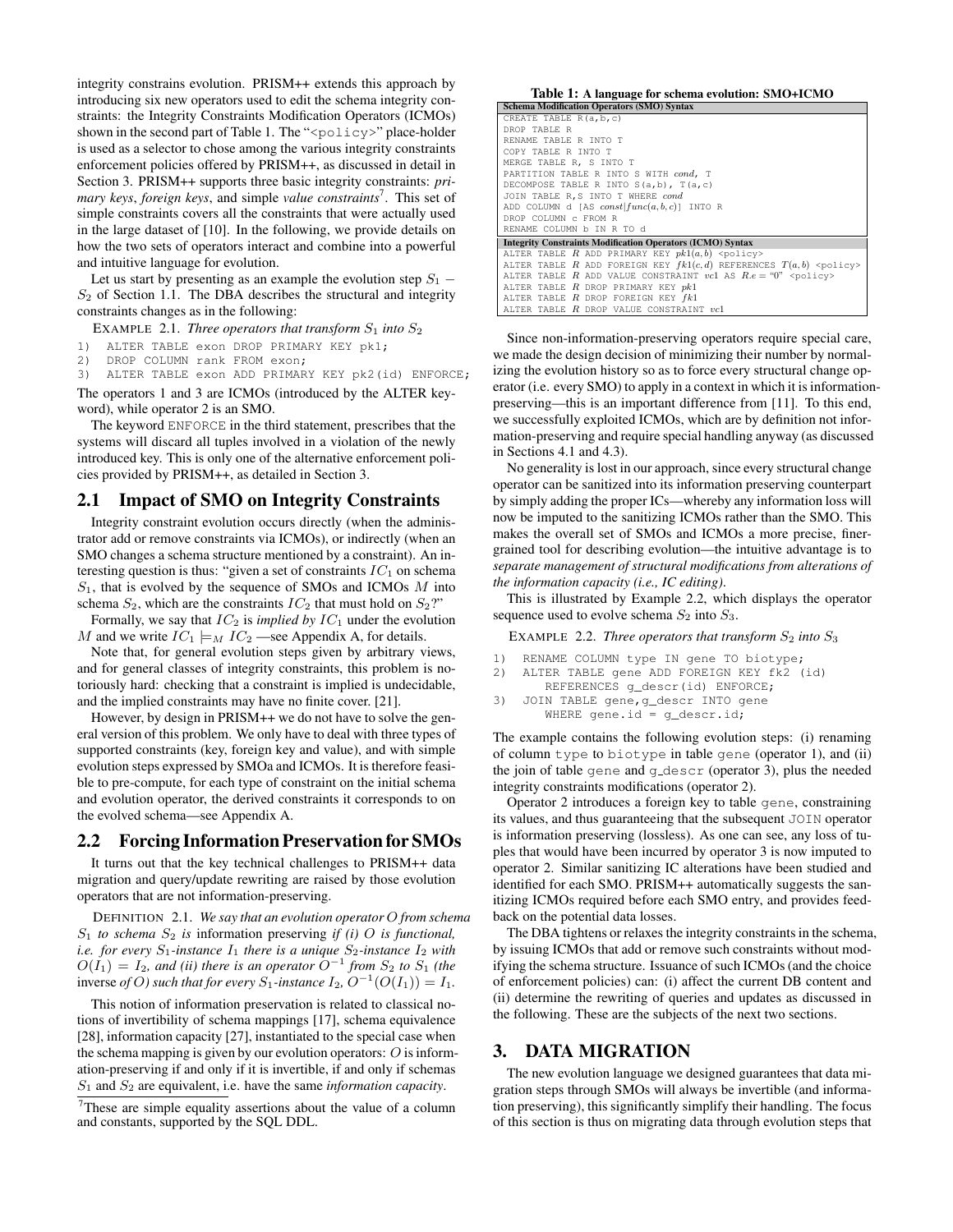involve changes of the integrity constraints, in particular we discuss two policies to handle violations of integrity constraints.

In terms of database content, we will assume that the database satisfies the initial constraints  $IC<sub>1</sub>$ . Thus, after a constraint is dropped  $(IC_2 = IC_1 - k)$  the DB instance also satisfies the new relaxed constraints  $(I_1 \models IC_2)$ , and therefore no additional measures are required. However, when constraints are added ( $IC_2 = IC_1 + k$ ) the original DB instance  $I_1$  might violate the new constraint  $k$  and some corrective action is required. PRISM++ helps the DBA in this phase by offering two alternative IC enforcement policies, which are very common in practice [10]. These are the CHECK, and ENFORCE.

When CHECK is used the system verifies that the current database satisfies the new constraint  $k$ . The ICMO operation is rolled back otherwise. This policy is very common in real-life scenarios, where constraint are often enforced at the application level long before being declared in the schema—for example, all of the foreign keys currently declared in the Ensembl genetic DB have been enforced at the application level for years, before being explicitly introduced.

When ENFORCE is chosen the system removes all tuples violating the newly introduced constraint  $k$ : if a pair of tuples agrees on the key attributes but disagrees on any non-key attribute, then *both* tuples are removed. If a tuple violates a foreign key constraint, it is removed, and if its removal leads to additional foreign key violations, the removal cascades recursively. The "removed" tuples are not lost: they are stored in the new database instance in temporary *violation tables*, to support any inconsistency resolution action the DBA might wish to carry out. We denote contents of the violation tables with  $I_1^{viol}$ . The remaining tuples form an instance  $I_1^{sat}$ , which satisfies the constraint, and which we call the *canonical repair* of  $I_1$ .

Our design was motivated by the goal of enabling PRISM++ to work in a permissive mode in which inconsistencies do not halt evolution. PRISM++ supports (but does not mandate) the DBA's intervention for inconsistency resolution. As long as this intervention is delayed (possibly indefinitely), inconsistencies are tolerated and their eventual resolution continues to be supported. Our objective is not to hard-code the "best" repair technique, but rather to provide the interface in PRISM++ for the DBA or domain expert to plug in their favorite. This is achieved via the violation tables and the default repair policy described above. Various well-known DB repair techniques (including manual repair) can be applied starting from our canonical repair.

Our approach is in contrast to that of *minimal* repairs from the literature [3]. For instance, in a minimal repair, only one of the two tuples violating a key constraint is removed. This suffices to restore consistency, and is less invasive. There usually are several minimal repairs possible, and many theoretical works advocate evaluating queries under certain answer semantics over the set of minimal repairs. Minimal repairs are a very attractive concept, but unfortunately they lead to intractable data complexity of query answering [3] even for very restricted query languages. In PRISM++, we part from this classical notion and insist on choosing a single repair in order to preserve tractable query answering. This can be the canonical repair that, though non-minimal, is prevalent in practice, and it is also compatible with subsequent conversion into any standard minimal repair (performed by transferring the appropriate tuples back from the violation tables into the instance).

## 4. A NEW REWRITING TECHNOLOGY

In the following, we discuss our rewriting technology. Just as a reminder, PRISM++ implements via rewriting the semantics we present in the introduction, which corresponds to a *virtual migration* of the data from the current schema *back* to the past version schema being queried and updated by some legacy application. More precisely, the DBA using PRISM++ evolves the old schema  $S_1$  (with



Figure 2: Query Rewriting through ICMO: ENFORCE.

integrity constraints  $IC_1$ ) into a new schema  $S_2$  (with integrity constraints  $IC_2$ ) by issuing a sequence M of SMOs and ICMOs. In order to adapt legacy queries and updates designed to work on  $(S_1,IC_1)$ to operate on  $(S_2, IC_2)$ , the system semi-automatically generates an inverse sequence  $M'$  conceptually migrating data back. SMOs and ICMOs in the inverse  $M'$  determine the semantics of the rewriting.

Extending the rewriting engine to handle integrity constraints, updates and query with negation and functions proved to be a major technical challenge. We devote this section to the problems of rewriting queries through ICMOs and rewriting updates through IC-MOs and SMOs. For lack of space, we relegate the extension to handle negation and user defined functions of our prior work on chase-based query rewriting [11] to Appendix B. This extension is important not only to cover a larger set of queries, but also to handle mixed sequences of SMOs and ICMOs, that, as we will show in the following, can potentially introduce negation in any input query or update.

# 4.1 Query Rewriting through ICMOs

We focus here on ICMO-based evolution steps, where no structural changes occur. When the DBA *tightens* the set of existing integrity constraints, by introducing a new constraint  $k$ , the DBMS will enforce in the new schema  $S_2$  a set  $IC_2 = IC_1 + k$  of integrity constraints that implies the old ones,  $IC_2 \models_{M'} IC_1$ . Old queries and updates can, therefore, be executed  $as-is$  under  $IC_2$ , with no need for any rewriting<sup>8</sup>. Therefore, tightening integrity constraints (difficult for data migration) becomes trivial for rewriting.

On the contrary, relaxing the integrity constraints, e.g., issuing an ICMO removing a constraint  $k$ , requires a great deal of attention. Queries and updates designed to operate assuming  $k$  need to be adapted to compensate the lack of such constraint in the new schema. This is formalized by specifying the enforcement policy of the virtual ICMO (the inverse) that re-introduce the removed constraints k—different enforcement policies determine different compensation effects for the missing constraint.

The system provides three policies (selected when specifying the inverse ICMO) that support the most common scenarios found in [10]—they correspond to special cases of the general view-update theory that have great practical appeal:

IGNORE<sup>9</sup>: the system ignores whether the instance  $I_2$  satisfies the integrity constraint  $k$  or not. The effect on rewriting is that of executing the original queries and updates *unmodified* on the new schema. Within the view-update literature this means allowing side effects[5]. While there are clear risks associated with this policy, it must be included to support a very common practice. The system provides appropriate feedback and warnings to the DBA. The subsequent options are stricter and provide stronger guarantees.

<sup>&</sup>lt;sup>8</sup>Note that some of the updates will now fail due to the stricter constraints. This is unavoidable to maintain the DB instance  $I_2$  consistent with  $IC_2$ , and is in general well accepted consequence of tightening constraints.

<sup>9</sup>This policy, is *only* available for rewriting purposes, i.e., for inverses of ICMOs, since the use for data migration would lead to an inconsistent DB instance:  $I_2 \not\models IC_2$ .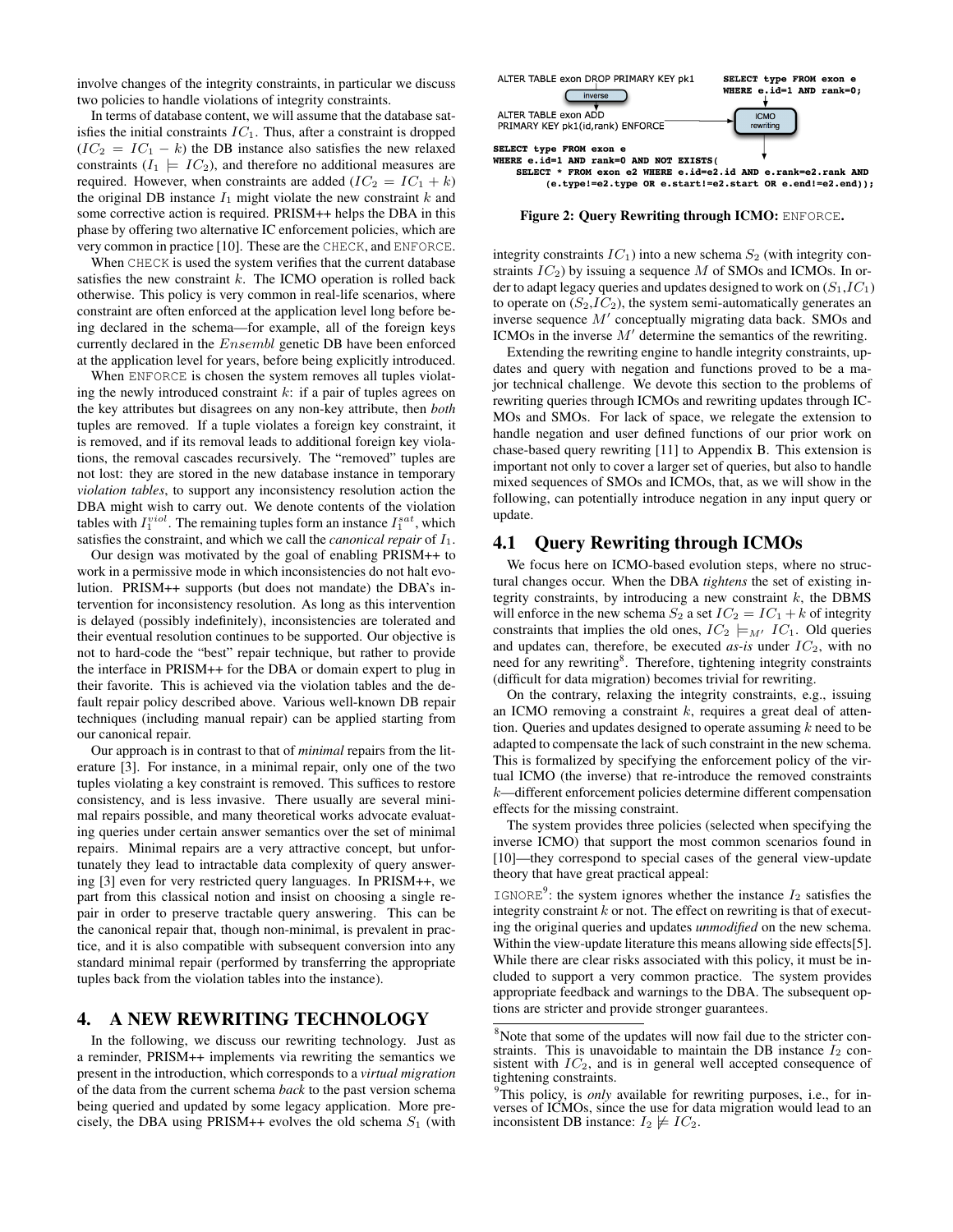Table 2: Query-equivalence-based representation of updates

| <b>SOL</b> statement    | query before the update               |         | query after    |
|-------------------------|---------------------------------------|---------|----------------|
|                         | SELECT "1", "2", "3", "4", "5"        |         |                |
| <b>INSERT INTO exon</b> | <b>UNTON</b>                          | $=$ $-$ | SELECT *       |
| VALUES (1, 2, 3, 4, 5)  | SELECT id, type, region, start, end   |         | FROM exon      |
|                         | FROM exon                             |         |                |
| INSERT INTO exon        | SELECT a, b, c, d, e FROM some_table  |         |                |
| (SELECT a, b, c, d, e)  | <b>UNTON</b>                          |         | SELECT *       |
| FROM some_table)        | SELECT id, type, region, start, end   |         | FROM exon      |
|                         | FROM exon                             |         |                |
| DELETE FROM exon        | SELECT id, type, region, start, end   |         | $=$ SELECT $*$ |
| WHERE id $=1$           | FROM exon WHERE id !=1                |         | FROM exon      |
|                         | SELECT id, type, region, start, "342" |         |                |
| UPDATE exon             | FROM exon WHERE id $=1$               | $=$ $-$ | SELECT *       |
| $SET end="342"$         | <b>UNTON</b>                          |         | FROM exon      |
| WHERE id $=1$           | SELECT id, type, region, start, end   |         |                |
|                         | FROM exon WHERE id !=1                |         |                |

CHECK: the rewriting engine checks that the DB instance  $I_2$ , satisfies the removed constraint  $k$ , e.g., in the first step of Example 2.1 if we apply CHECK policy the system would verify that the exon table still satisfies the primary key that has been removed. The original query/update is executed if the condition is evaluated positively and an error is returned otherwise—these conditions are implemented as probe queries, as shown later in Section 4.3 for updates. This policy, as opposed to the previous one, is very conservative and guarantees that queries and updates will operate under the exact same assumptions under which they were designed (i.e., that the constraint  $k$  is valid in the DB instance). This is common in scenarios in which the enforcement of some integrity constraints is moved to the application level (e.g., some of the foreign keys in the CERN physics databases [10]). The new applications are designed to enforce the constraint, while the old applications rely on the DBMS for that.

ENFORCE: the system introduces conditions in the WHERE clause of queries (and updates) to limit the scope of their actions to the canonical repair  $I_2^{sat}$  of the DB instance  $I_2$  with respect to the removed constraint—no violating tuples are returned in the query answer (or affected by the update execution). This policy allows the DB instance to partially violate the removed constraint  $k$ , limiting the access of legacy queries and updates to the valid portion of the instance (as defined by our canonical, non-minimal repair discussed in Section 3). Let us demonstrate this, concentrating on the first operator of Example 2.1 that *relaxes the primary key* pk1 *of table* exon. The system semi-automatically generates the inverse ICMO that virtually re-introduces the primary key as shown in Figure 2. The DBA is offered to select the enforcement policy for the inverse ICMO, ENFORCE in Figure 2. The query will be answered on the portion of table exon still satisfying the removed primary key  $pk1$ . This is achieved by introducing an extra condition, i.e., the NOT EXISTS clause, in the WHERE clause to *exclude from the query answer all the tuples violating the primary key*. The algorithm embeds the constraint check in the query. The automatic generation of such conditions is possible given the knowledge of the schema and the constraint being edited, and is rather fast—in our implementation takes less than 1ms. This policy has wide applicability in many evolution steps we investigated, in which the old applications operate correctly only when assuming  $k$ , while new ones need to violate  $k$ .

During the design of the evolution the DBA, based on his/her understanding of the application needs, selects one of these policies for each inverse ICMO, this gives the DBA completely control on how queries and updates will be rewritten through each evolution step.

### 4.2 Update Rewriting through SMOs

We introduce update rewriting through SMOs by means of the example in Figure 3, which demonstrates update rewriting through an evolution step decomposing table  $e$ xon<sup>10</sup>. Figure 3 shows how the



WHERE  $r$ .id=1 AND  $r$ .id = t.id

Figure 3: Update Rewriting through SMO.

PRISM++ system, in order to rewrite SQL updates: (i) represents the input SQL update in an internal format based on queries, a "trick" that is crucial in allowing us to capitalize on query rewriting technology, (ii) rewrites this internal representation through SMO evolution steps, and (iii) converts the rewriting of the internal representation back to a regular SQL update.

The query-based representation of updates completely characterizes the semantics of the update by stating the equivalence of a query posed on the DB instance *before* the update with a query posed on the DB instance *after* the update. Such equivalence describes the relationship between the table contents before and after the update.

The before/after equality of Figure 3 states that a scan of the table after the execution of the update should produce the same answer of the union of two subqueries posed on the table before the update, returning the tuples not affected by the update as they are, and the tuples being updated with functions/constants in the target list capturing the SET action of the update. This kind of representation can be obtained from any SQL update as shown in Table 2.

The rewriting step (ii) transforms this internal representation valid on the old schema, to an equivalent one valid on the new schema, by means of an algorithm we named  $UpdateRewrite$ .

| <b>Algorithm 1:</b> The rewriting algorithm: $UpdateRewrite$ |
|--------------------------------------------------------------|
| <b>Input:</b> $U_1, M'$                                      |
| Output: $U_2$                                                |
| <b>foreach</b> equivalence $R \in U_1$ <b>do</b>             |
| $R_i = \text{left}(R)$ :                                     |
| $R_r = right(R);$                                            |
| $R'_i$ =OueryRewrite $(R_i, M')$ ;                           |
| $R'_r$ =QueryRewrite $(R_r, M')$ ;                           |
| if $R'_l = \emptyset$ or $R'_r = \emptyset$ then             |
| $fail$ :                                                     |
| end                                                          |
| $U_2 = U_2 \cup (\mathbf{R'}_l = R'_r)$                      |
| end                                                          |

<sup>(</sup>two primary keys on the id columns, and the two cross foreign keys)

 $10$ Note that the evolution is information preserving: (forward) thanks to the primary key on id, and (inverse) since the system automatically declares the integrity constraints valid in the output schema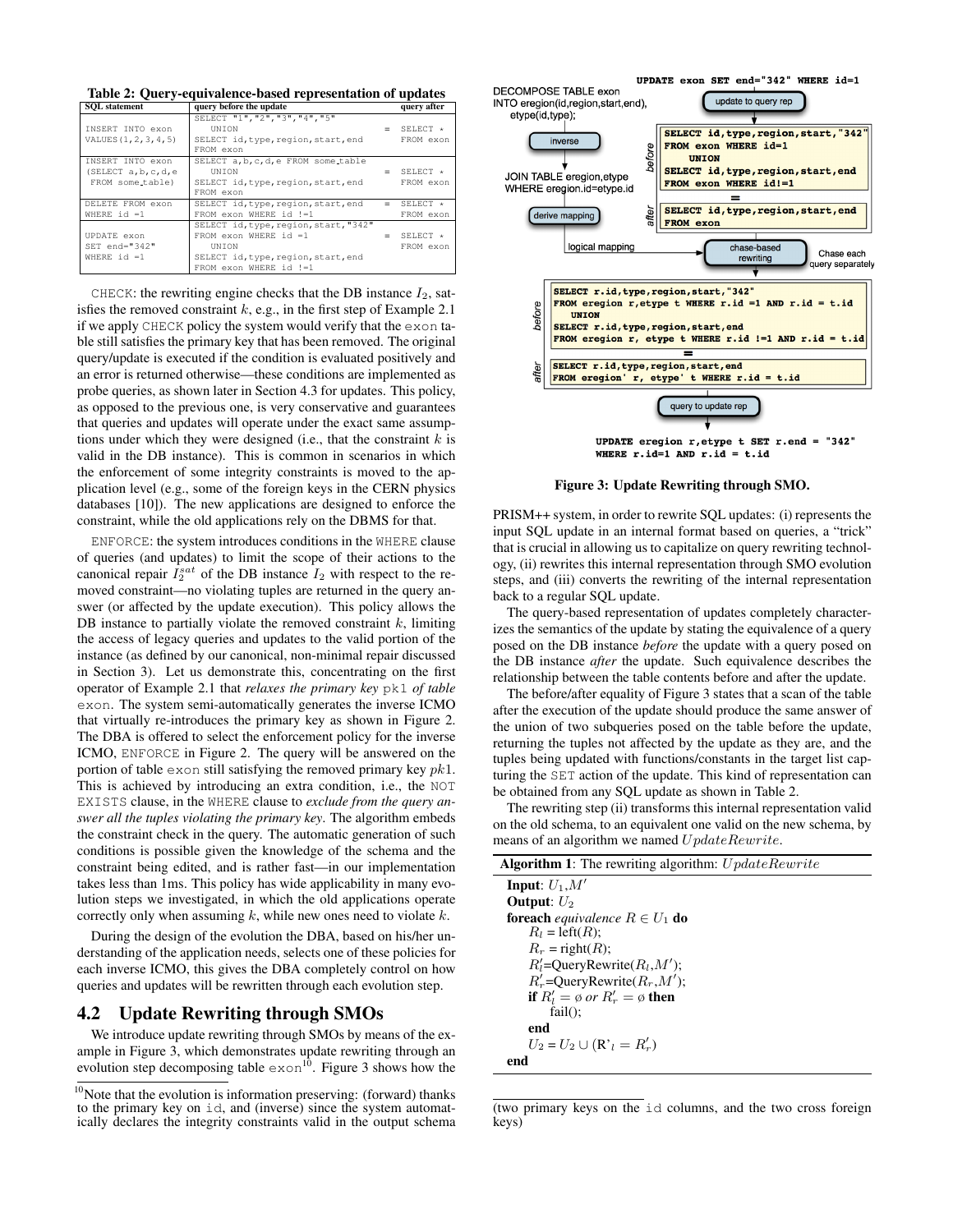$UpdateRewrite$  rewrites each query in the equivalence independently, by means of  $QueryRewrite$  (the extension handling negation of our query rewriting algorithm, summarized in Appendix B), and produces a similar representation valid under the new schema. Algorithm  $UpdateRewrite$  assumes  $U_1$  to be expressed as a set of equivalences between queries on DB instances, and produces an equivalent  $U_2$  in the same format.

The final step (iii) translates this internal representation back to an SQL update statement. This process consists in analyzing the target lists, FROM and WHERE clauses of the queries and reconstruct the corresponding SQL DDL statement(s) valid on the new schema show in Figure 3—details in Appendix D.3. The resulting update satisfies the semantics from view-update literature [5, 12]:

DEFINITION 4.1. An equivalent rewriting  $U_2$  under schema  $S_2$ *(with integrity constraints*  $IC_2$ *) of the original update*  $U_1$  *under schema*  $S_1$  *(with integrity constraints*  $IC_1$ *) satisfies the following property:*  $U_1(M'(I_2)) = M'(U_2(I_2))$ 

Thanks to the invertibility of both  $M$  and  $M'$ , this leads to a constructive definition of the update on  $S_2$  as follows:

 $U_2 = M(U_1(M^{-1}(I_2))).$ 

Based on it, we can make the following claim about algorithm U pdateRewrite (in short, we say that U pdateRewrite is *sound*):

THEOREM 4.1. *Let* M *denote a mapping between schemas* S<sup>1</sup> *and* S2*, with inverse* M<sup>0</sup> *. Then, for every update* U<sup>1</sup> *under schema*  $S_1$ , a successful execution of UpdateRewrite on  $U_1$ , M and M' *produces an update*  $U_2$  *under*  $S_2$  *such that:*  $U_2 = M \circ U_1 \circ M'$ .

See Appendix C for the proof of Theorem 4.1.

#### 4.3 Update Rewriting through ICMOs

Once again, tightening of integrity constraints is not challenging for rewriting (since the DBMS enforces a stricter set of constraints  $IC_2 = IC_1 + k$ , while relaxing integrity constraints requires attention—legacy updates need to be rewritten to operate on a database for which the DBMS only enforces less restrictive integrity constraints ( $IC_2 = IC_1 - k$ ). Update rewriting through ICMOs is similar to the rewriting of queries described early in this section. The key difference is that on top of the conditions checked for queries, updates require *extra* conditions to verify the compliance of the DB instance with the (old) constraints *after* the statement is executed. In the following, we refer to  $I_2^{viol}$  as the portion of the DB instance  $I_2$ that violates the (dropped) constraint  $k$ .

We discuss here only the extra conditions introduced for updates for each enforcement policy:

IGNORE: no checks are performed, and the update statement is executed *as-is* on the new schema, i.e.,  $I_2^{viol}$  might be not empty, and might be affected by the update. This implies potential side effects, the semantic of update execution is not the original one. Intuitively this represents the "natural" extension of the update effect on the new schema. The DBA is warned and instructed by the system interface on the effect of this policy. This scenario is common in practice, where changes to the integrity constraints are not reflected into changes to updates, and is thus a must-have in our system.

CHECK: PRISM++ checks that the constraint  $k$  is satisfied by the DB instance also *after* the update execution, i.e.,  $U_2(I_2) \models k$ . This is done by issuing queries before the update execution that check both conditions, and executing the update only if both are satisfied. As an example, consider Figure 4, where we rewrite an INSERT statement through the same evolution of Figure 2, but with CHECK policy for the inverse ICMO. The system checks pre and post conditions, automatically derived by analyzing the input statement, to



IF(isempty(@pre)&& isempty(@post)) INSERT INTO exon VALUES(1,2,3,4,5)<br>ELSE RETURN ERROR;

#### Figure 4: Update Rewriting through ICMO: CHECK.

guarantee that the content of table exon respects the primary key, both before and after the execution of the update.

ENFORCE: The system checks that the set of tuples violating the constraints is not change by the execution of the update. This check is performed issuing boolean queries generated by analyzing the input statement, in a fashion similar to what was discussed above for CHECK. The formal requirement verified by the system is that:

 $I_2^{viol} = U_2 (I_2)^{viol}.$ 

### 5. OPTIMIZATION AND EVALUATION

The PRISM++ system has been implemented in Java and is loosely based on our prior system [11], but the rewriting engine has been completely redesigned to handle updates, integrity constraints and queries with negation and functions. The rewriting time performance of our system is a critical metric for success in practical scenarios. Significant effort has been devoted to speed-up the rewriting time for updates, and for schema containing many foreign keys.

PRISM++ computes the rewriting of queries and updates by applying the combination of algorithms described in this paper. While the newly introduced rewriting through ICMOs is really fast, the rewriting through SMOs of both queries and updates relies on the procedure called the chase [13], that even in the very optimized implementation we use [14] is intrinsically expensive. The execution time of the chase is dominated by the size of its input, which includes the integrity constraints from each schema version and a logical mapping between schemas that PRISM++ derives automatically from our operators. Thus, to achieve performance we try to contain the size of the chase input.

The key optimizations that makes PRISM++ practical include: i) an adaptation of the mapping compression technique appeared in [11] (exploiting composition to reduce the size of the chase input), ii) a mapping pruning technique, extending the basic principle sketched in [29], that removes from the input to the chase mappings and integrity constraints not relevant for the rewriting of a given query/update, iii) an optimization of the basic  $UpdateRewrite$  algorithm we presented, that caches partial rewritings of the various queries it processes, and iv) a more sophisticated caching technique that caches rewritings for user queries/updates whenever they share a template (i.e., when they have similar structures but different parameters). These optimizations are discussed in details in Appendix D, while their impact on performance is discussed next.

In the following, we report an evaluation of the system against actual evolution histories from [10] and synthetic cases—Appendix E provide more details on all of these experiments. Among the many evolution histories we selected the two representative test cases of Wikipedia and *Ensembl* DB. The choice was due to: i) their popularity and ii) to the fact that for these two systems we have the complete databases and real workloads—a log of 10% of the access to the actual Wikipedia website for almost 4 months, and a complete log of the workload generated by hundreds of biologists against the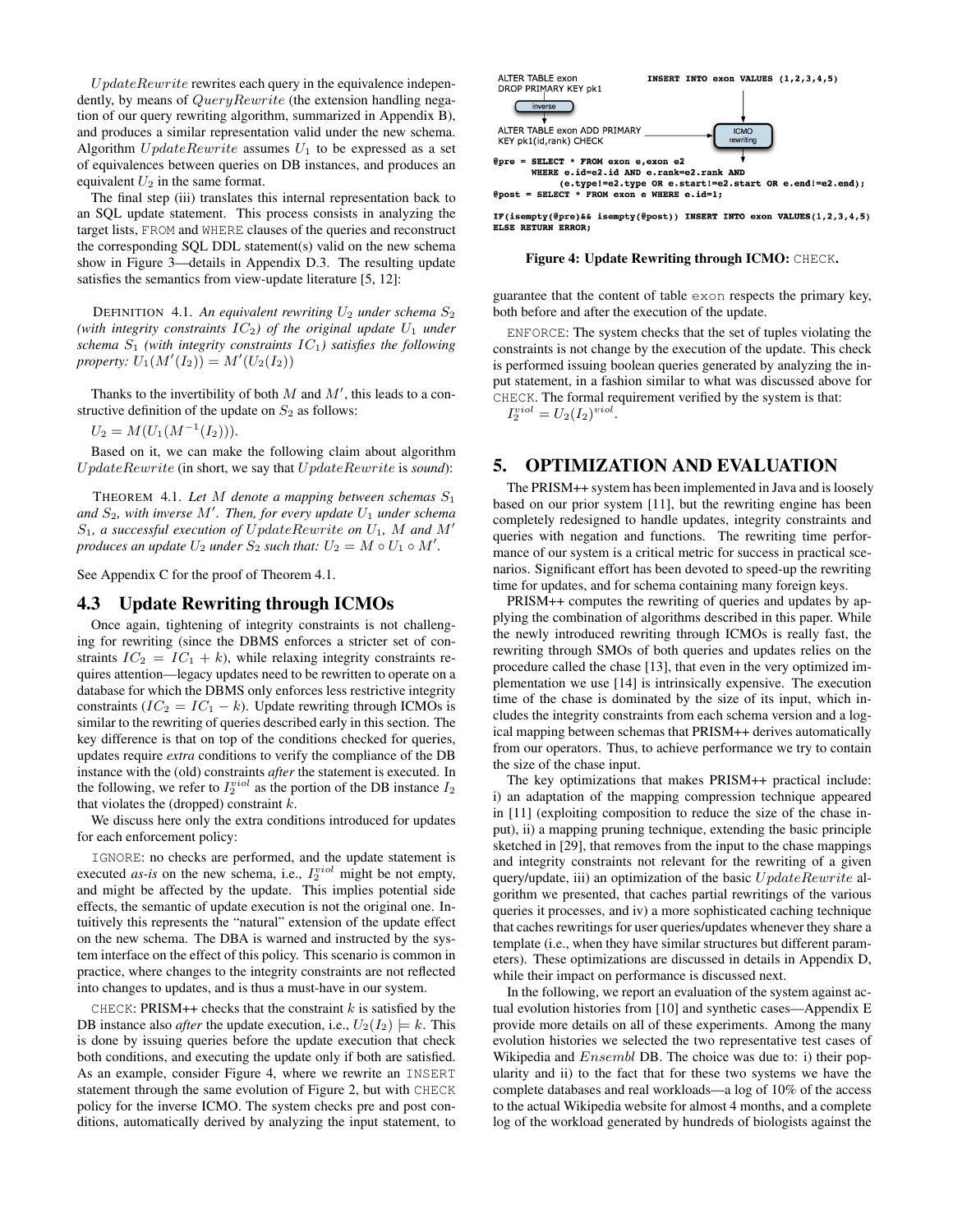

Figure 5: A) Scalability of the rewriting w.r.t. the connectivity of the schema, B) Averaged update rewriting time on  $Ensembl$ schema evolution

#### *Ensembl* DB [15] for over 2 months<sup>11</sup>.

To test the practical relevance of our system, we tested a set of 120 SQL statements (queries and updates) from the actual workloads of Wikipedia and *Ensembl*, (i) against each operator (SMO and ICMO), (ii) through short artificial sequences of operators and (iii) through portions of the evolution histories of Wikipedia and Ensembl. The system found a correct rewriting, whenever one existed, in all our tests.

Rewriting time for updates. An important measure of performance of our system is the rewriting time for updates (which subsumes that of queries). This has been the target of various optimization efforts. In Figure 5A, we present the rewriting time of a typical set of update statements (a mix of updates, deletes, and inserts) against a portion of  $Ensembl$  evolution history. The test is performed on the most recent portion of the history, which contains some of the most relevant evolution steps, and that corresponds to some of the a public copy of the database [15] that we monitored.

The figure depicts: (i) a baseline approach (which already accounts for the compression technique, and the optimized version of the  $UpdateRewrite$  algorithm), (ii) the effect of our Pruning technique, (iii) the averaged impact of the template-based cache, and (iv) the results of applying all of these optimizations. This combination of optimizations deliver up to 4 orders of magnitude of improvement.

Effect of chains of foreign keys. The newly introduced support for integrity constraints introduces a new challenge to the scalability our approach. Schemas containing large number of foreign keys prevent us from pruning aggressively since larger portion of the schema (the one reachable via foreign keys) might be relevant for the rewriting. This leads to larger input (constraints+mappings) to the chase.

We set up a synthetic scenario in which we artificially increase the number of foreign keys, and thus the number of tables reachable from the query footprint—multiple schema layouts have been tested as discussed in Appendix E.

Figure 5B shows how the rewriting time grows for increasing levels of connectivity of the schema. The chase-engine we use for rewriting is also used to optimize the output query (by means of a procedure known as back-chase [14]). The goal is reducing of the rewritten query/update execution time. We show the running time of the system with and without the optimizer turned on. Both solutions are acceptable for the typical schemas from [10] (typical average connectivity  $\langle 5 \rangle$ , while the price of optimization becomes evident for highly connected schemas.

End-to-end validation. We assess the practical usability of our system and the effectiveness of our caching scheme on the workload of Wikipedia. The experiment is based on the actual workloads from the Wikipedia on-line profiler—details in Appendix E. The system achieves an average overhead of rewriting of about 1ms thanks to:

| Table 3: Overhead of rewriting                    |  |  |
|---------------------------------------------------|--|--|
| sts execution time(ms) rewriting time(ms) overhea |  |  |

| Statements | execution time(ms) | rewriting time(ms) | overhead $(\% )$ |
|------------|--------------------|--------------------|------------------|
| S1         | 77.37ms            | 1ms                | 1.29%            |
| S2         | 21.674             | 1ms                | 4.6%             |
| S3         | 48.2               | 1ms                | 2.07%            |

i) the various optimizations of the rewriting engine, ii) a cache hit time of < 1ms, and iii) an *extremely* high hit/miss ratios (> 5k for updates and > 500k for queries) due to the fact that queries/updates are automatically instantiated by the application from a small number of templates. This allows the system to amortize the cost of rewriting across many query/updates executions. In order to measure the relative overhead of our solution with respect to execution time, we randomly selected 3000 instances of 3 of the most common queries from the Wikipedia workload, and test their running time on a locally installed copy of the english Wikipedia—about 3.6TB data.

Table 3 shows that the overhead of rewriting queries is negligible, and thanks to longer execution times and comparable rewriting times the impact on updates is even less significant (typically  $\langle 0.1\% \rangle$ . This shows that our system delivers performance that are usable even for latency-critical systems such as Wikipedia.

### 6. RELATED WORK

Our work shares its motivation with research on inverting [17, 18] and composing [25, 16] schema mappings: inversion is needed to virtually migrate data back from the current schema to the old one, and composition is needed to do so over several steps in the evolution history. The main difficulty in these works stems from the expressive power of schema mappings, which leads to the non-existence of a unique migrated database. This requires evaluating queries under the certain answer semantics over all possible ways to migrate the database. This evaluation requires materializing a representative of these possible databases (known as a universal solution), and thus does not scale to the long evolution histories in our scenarios. In contrast, our approach forces a unique way to migrate the database (both forward and backward) by asking the DB administrator at evolution time to pick a migration/inversion policy. This allows standard query answering semantics, and better yet, it allows us to evaluate legacy queries and updates without migrating data back, by using rewriting instead. [17, 18] do not consider updates and integrity constraints.

Other related research includes mapping adaptation [32, 33] and rewriting under constraints [13, 14]. However, these works do not consider update rewriting, or integrity constraint editing.

Different approaches have addressed the schema evolution problem from several vantage points. An incomplete list includes: the methodology of [30], based on the use of views to decouple multiple logical schemas from an underlying physical schema that has monotonically non-decreasing information capacity—this is not suitable for our scenario since it is not compatible with evolution steps where integrity constraints are tightened, nor with changes to the schema aiming at improve performance by reorganizing schema layout; the unified approach for propagating changes from the applications to the database schema of [20], focusing mainly on tracing and synchronizing the changes between applications and database, this methodology requires a significant commitment from DBAs and developers, which is in contrast to the evolution transparency that we seek in our work; the application-code generation techniques developed in [9], that, instead of shielding the applications from the evolution as we do, aim at propagating the changes from the DB to the application layer in a semi-automatic fashion; the framework for metadata model management [26, 6], that exploits a mapping-like approach to address various metadata-related problems including schema evolution. None of the above addresses updates under schema and integrity constraints evolution.

The difficult challenges posed by update rewriting, first elucidated

<sup>11</sup>We release the two datasets at: http://db.csail. mit.edu/wikipedia/ and http://db.csail.mit.edu/ ensembldb/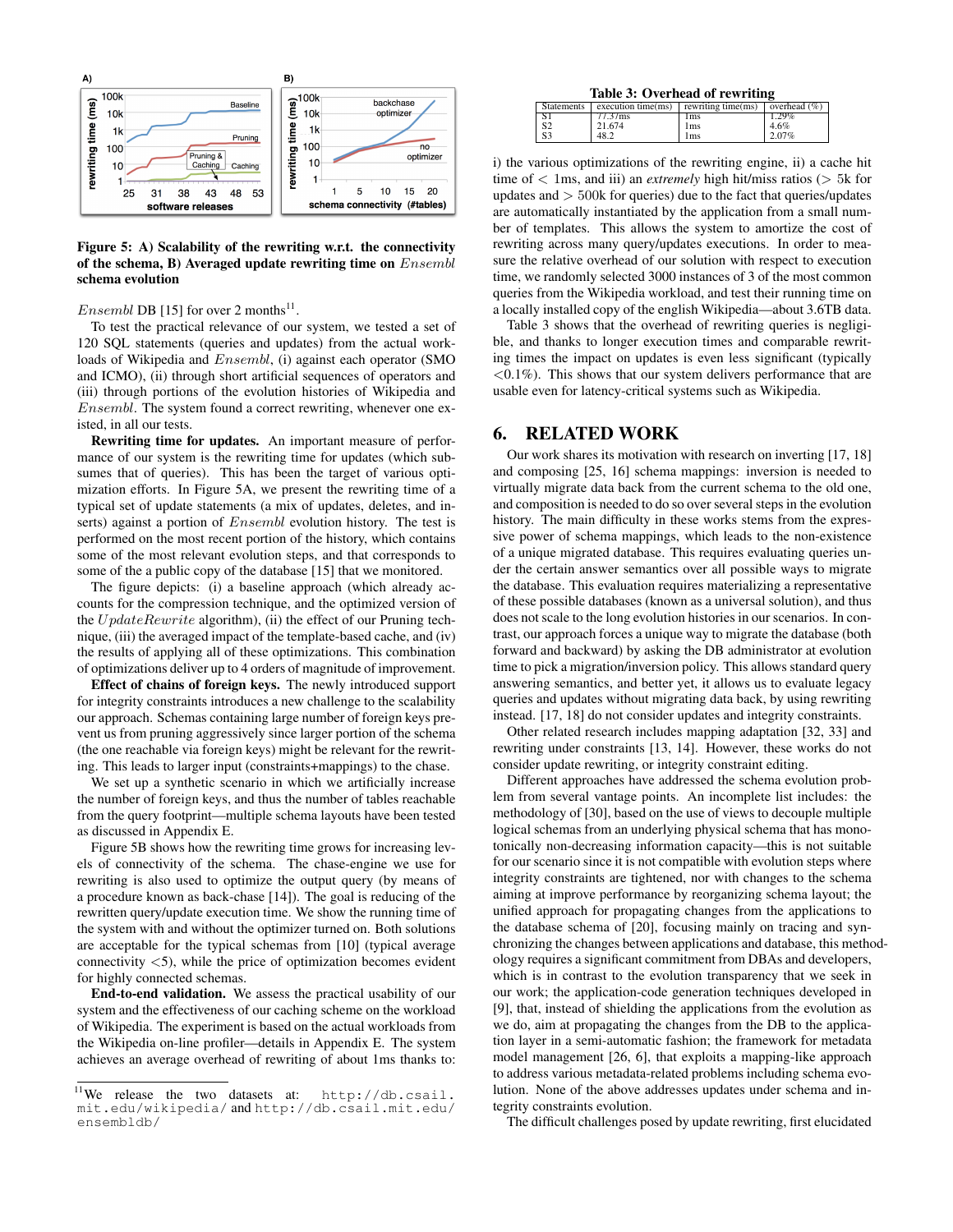in classical papers on view update [5, 12], have recently received renewed attention. In [8], new approaches were proposed, based on the notion of DB lenses. Recently, [22] proposed a new approach to support side-effect-free updating of views. The proposed solution is based on decoupling the physical and logical layer of a DBMS. This approach extends the class of updates that can be supported, but (i) requires an extension of existing RDBMS, and (ii) support updates not implementable in the target DB. These two characteristics make it inappropriate to our goals. Our structural evolution operators (SMOs) can be broadly construed as views, which is why the notion of equivalent update can be adopted, but our performance gains are due to exploiting the actual semantics of SMOs; a reduction to the view-based treatment of these works would lead to having to solve an unnecessarily general case, which is notoriously hard. Moreover, none of the above works considers "views" given by editing integrity constraints, giving no guidance on how to handle ICMOs.

The approach prescribed by classical theory on query answering to handle the cases in which the original data violate target integrity constraints is to (virtually) migrate the original instance into a *set of possible worlds*, each satisfying the additional constraint and corresponding to a "repair" of the inconsistent original [3]. Repairs are usually defined to be as economical as possible, by adding/deleting the minimal number of tuples required to achieve consistency. Queries are then answered under so-called *certain answer semantics*, which is an attempt to completely automate the query answering process, by treating all minimal repairs as equally desirable and accepting only those query/update results supported by *all* repairs.

One of our contributions enabling a pragmatic system is the design decision to part with the classical set-of-repairs / certain answers semantics. For one, viewing all repairs as equally desirable is not always appropriate in practice, depending on the application. Moreover, query answering under certain answer semantics is intractable in most cases (co-NP-hardness in the size of the database is a frequently occurring lower bound in various flavors of the problem [1, 3, 4]). Therefore, PRISM++ allows the database administrator to pick from a list of pre-defined repair policies that are preferentially employed in practice. Each policy yields a single canonical repair. The canonical repair may not be minimal, but it is prevalent in practice, and supports query answering under standard, *tractable* semantics. We show how to solve the query and update rewriting problems for the canonical repair semantics, for expressive queries and updates. This required proving new formal results, as existing work only pertains to the certain-answer semantics.

Several administration tools are available today to support common management tasks. None of them supports schema evolution completely, as we show in a side-by-side comparison in Appendix F.

# 7. CONCLUSIONS

PRISM++ advances the state of the art in schema evolution by supporting (i) integrity constraints evolution, and (ii) automatic query and update rewriting through structural schema changes and integrity constraints evolution.

The language of SMOs+ICMOs proves to be sufficiently expressive to capture long evolution histories of representative real-life applications (EnsembleDB and Wikipedia). ICMOs are key to this result, since integrity constraint editing turns out to constitute a large percentage of the evolution steps in these applications. Our evolution language provides the DB administrator with a fine-grained evolution control mechanism, and allows us to solve the update rewriting problem in a controlled setting, using a divide-and-conquer approach, thus avoiding the notoriously intractable general cases of view update studied in the literature.

A robust and efficient prototype has been built and its soundness and performance tested on a large schema evolution testbed [10].

#### 8. REFERENCES

- S. Abiteboul and O. M. Duschka. Complexity of answering queries using materialized views. In *PODS*, 1998.
- [2] S. Abiteboul, R. Hull, and V. Vianu. *Foundations of databases*. Addison Wesley, 1995.
- [3] F. N. Afrati and P. G. Kolaitis. Repair checking in inconsistent databases: algorithms and complexity. In *ICDT '09*, 2009.
- [4] M. Arenas, L. Bertossi, and J. Chomicki. Consistent query answers in inconsistent databases. In *PODS*, 1999.
- [5] F. Bancilhon and N. Spyratos. Update semantics of relational views. *ACM Trans. Database Syst.*, 6(4):557–575, 1981.
- [6] P. A. Bernstein. Applying model management to classical meta data problems. In *CIDR*, 2003.
- [7] P. A. Bernstein, T. J. Green, S. Melnik, and A. Nash. Implementing mapping composition. *VLDB J.*, 17(2):333–353, 2008.
- [8] A. Bohannon, B. C. Pierce, and J. A. Vaughan. Relational lenses: a language for updatable views. In *PODS*, 2006.
- [9] A. Cleve and J.-L. Hainaut. Co-transformations in database applications evolution. *LNCS-GTTSE*, 2006.
- [10] C. Curino, M. Ham, F. Moroni, and C. Zaniolo. Pantha rei data set : http://data.schemaevolution.org/. 2009.
- [11] C. Curino, H. J. Moon, and C. Zaniolo. Graceful database schema evolution: the prism workbench. *PVLDB*, 2008.
- [12] U. Dayal and P. Bernstein. On the Correct Translation of Update Operations on Relational Views. *ACM TODS*, 1982.
- [13] A. Deutsch, A. Nash, and J. Remmel. The chase revisited. In *Principles of database systems (PODS)*, pages 149–158, New York, NY, USA, 2008. ACM.
- [14] A. Deutsch and V. Tannen. Mars: A system for publishing xml from mixed and redundant storage. In *VLDB*, 2003.
- [15] Ensembl development team. Ensembl Genetic DB http://www.ensembl.org, 2009. [Online].
- [16] R. Fagin, P. G. Kolaitis, L. Popa, and W.-C. Tan. Composing schema mappings: Second-order dependencies to the rescue. *ACM Trans. Database Syst.*, 30(4):994–1055, 2005.
- [17] R. Fagin, P. G. Kolaitis, L. Popa, and W.-C. Tan. Quasi-inverses of schema mappings. In *PODS '07*, pages 123–132, 2007.
- [18] R. Fagin, P. G. Kolaitis, L. Popa, and W.-C. Tan. Reverse data exchange: coping with nulls. In *PODS*, 2009.
- [19] M. A. Hernández, R. J. Miller, and L. M. Haas. Clio: A semi-automatic tool for schema mapping. In *SIGMOD*, 2001.
- [20] J.-M. Hick and J.-L. Hainaut. Database application evolution: a transformational approach. *Data Knowl. Eng.*, 59(3):534–558, 2006.
- [21] R. Hull. Non-finite specifiability of projections of functional dependency families. *Theor. Comput. Sci.*, 39, 1985.
- [22] Y. Kotidis, D. Srivastava, and Y. Velegrakis. Updates through views: A new hope. In *ICDE '06*, 2006.
- [23] M. Lenzerini. Data integration: A theoretical perspective. In *Tutorial at PODS*, 2002.
- [24] Y. Liu, S. ren Zhang, and M. qi Fang. Ecological analysis on evolution of information systems. In *I3E (2)*, 2007.
- [25] J. Madhavan and A. Y. Halevy. Composing mappings among data sources. In *VLDB*, 2003.
- [26] S. Melnik, E. Rahm, and P. A. Bernstein. Rondo: A programming platform for generic model management. In *SIGMOD*, 2003.
- [27] R. J. Miller, Y. E. Ioannidis, and R. Ramakrishnan. The use of information capacity in schema integration and translation. In *VLDB '93*, 1993.
- [28] R. J. Miller, Y. E. Ioannidis, and R. Ramakrishnan. Schema equivalence in heterogeneous systems: bridging theory and practice. *Inf. Syst.*, 1994.
- [29] H. J. Moon, C. Curino, A. Deutsch, C.-Y. Hou, and C. Zaniolo. Managing and querying transaction-time databases under schema evolution. *PVLDB*, 2008.
- [30] Y.-G. Ra. Relational schema evolution for program independency. *Intelligent Information Technology*, pages 273–281, 2005.
- [31] J. D. Ullman. Information integration using logical views. *Theor. Comput. Sci.*, 2000.
- [32] Y. Velegrakis, R. J. Miller, and L. Popa. Mapping adaptation under evolving schemas. In *VLDB*, 2003.
- [33] C. Yu and L. Popa. Semantic adaptation of schema mappings when schemas evolve. In *VLDB*, 2005.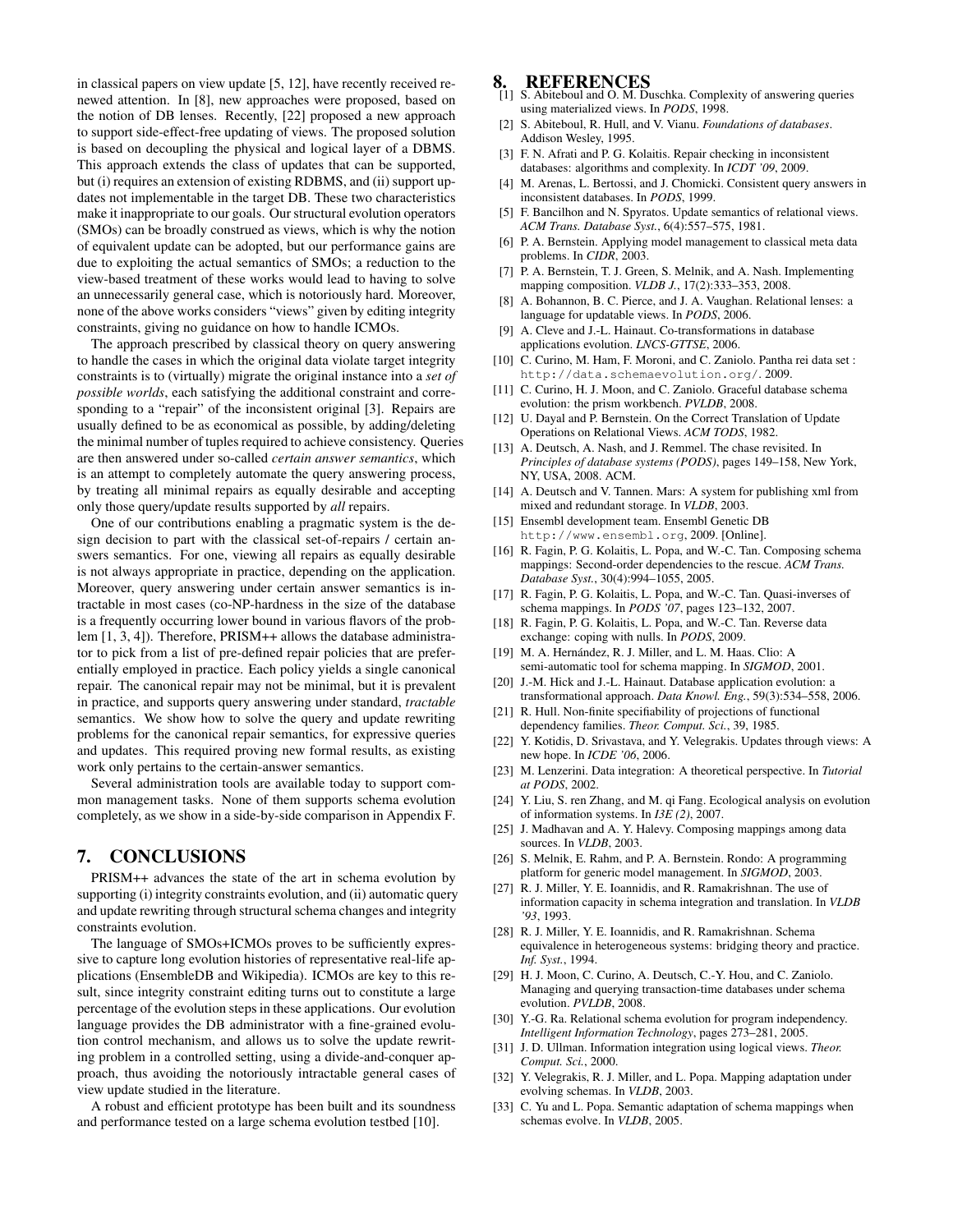

Figure 6: The general framework

# APPENDIX

# A. FORMALIZING IC IMPLICATION

With reference to Figure 6 let  $ic$  be an integrity constraint for schema  $S_2$ , while  $I_1$  and  $I_2$  are instances of  $S_1$  and  $S_2$  respectively. The notion of *constraints implication* can be introduced as follows:

DEFINITION A.1. Let IC<sub>1</sub> be a set of integrity constraints over *schema*  $S_1$ *, and*  $M$  *a mapping from*  $S_1$  *to*  $S_2$ *, then we write:*  $IC_1 \models_M ic$  *iff*  $\forall I_1, I_2(I_2 = M(I_1) \land I_1 \models IC_1 \implies I_2 \models ic)$ 

The above definition says that the integrity constraint  $ic$  on schema  $S_2$  is implied by  $IC_1$  under M, if and only if: for every instance  $I_1$  of  $S_1$  and  $I_2$  of  $S_2$  obtained as the mapping of  $I_1$  through  $M$ , the following holds: if  $I_1$  satisfies  $IC_1$  then  $I_2$  satisfies ic. <sup>12</sup> The notion of closure is naturally obtained as:

DEFINITION A.2. *The closure of* IC *under* M *is defined:*  $IC^M := \{ic \mid IC \models_M ic\}$ 

Thus,  $IC^M$  is the set of all integrity constraints implied on  $S_2$  by  $IC$  under  $M$ . Using this notion of closure, we define the set of all the integrity constraints  $IC_2$  valid on schema  $S_2$  as  $IC_2 = IC_1^M$ . Applying this definition to each of the structural SMOs defined in Table 1, we obtain a precise characterization of the impact of structural SMOs on integrity constraints.

We exploit the modularity offered by the  $SMOs$  to achieve identical results in a programmatic way. In fact, thanks to the independence of the actions performed by each SMO in a sequence, we can derive output constraints observing one SMO at a time, (and its input constraints). This reduces the general problem to the one of generating the correct set of output integrity constraints for each SMO type (and each input set of IC), which is easy to achieve in practice, thanks to the atomicity of SMOs.

Consider as an example the following input schema  $S_1$  with integrity constraints  $IC_1$ :

$$
S_1: V(a, b, c)
$$
  

$$
IC_1: V(a, b, c), V(a, b', c') \implies b = b', c = c'
$$

And a forward SMO:

DECOMPOSE V INTO V1 $(a, b)$ , V2 $(a, c)$ 

Which transforms schema  $S_1$  into the following schema  $S_2$ :

$$
S_2
$$
:  $V1(a, b)$ ,  $V2(a, c)$ 

By applying the Definition 2.2 to  $IC_1$  under the logical mapping M corresponding to the above SMO, we can determine the set of output



#### Figure 7: Query Rewriting through SMO.

integrity constraint  $IC_2$  to be the following:

 $IC_2: V1(a, b), V1(a, b') \implies b = b'$  $V2(a, c), \quad V2(a, c') \implies c = c'$  $V1(a, b) \implies \exists cV2(b, c)$  $V2(b, c) \implies \exists aV1(a, b)$ 

# B. QUERY REWRITING THROUGH SMOS

In order to rewrite queries and updates through SMO-based evolution steps, the PRISM++ system: (i) inverts SMO sequences<sup>13</sup>, (ii) translates each SMO into an equivalent logical schema mapping expressed in the language of Disjunctive Embedded Dependencies (DED) [14], and (iii) rewrites queries using these DEDs by means of a chase-based algorithm named *chase&backchase (C&B)* [14].

The C&B algorithm reformulates a query on a schema  $S_1$  to an equivalent query on a schema  $S_2$  when the schemas are related by a schema mapping given as a set of DEDs, and when the integrity constraints on the two schemas are expressed as DEDs. DEDs are sufficiently expressive to capture key, foreign key, and all other types of constraints declared in SQL's DDL. This process is an extension of the one discussed in [11], and we only illustrate it by means of the example in Figure 7.

Figure 7 shows an example of rewriting through operator 3 of Example 2.2 (i.e., a JOIN SMO). The system automatically inverts the operator by means of a DECOMPOSE SMO, and derives a logical mapping between schema versions expressed as DEDs. The DEDs are fed into the C&B rewriting engine [13] to rewrite the input query into an equivalent one operating on the new schema, according to the following semantics:

DEFINITION B.1. A query  $Q_2$  *on schema*  $S_2$  *is an equivalent rewriting of query*  $Q_1$  *on*  $S_1$  *if for every instance*  $I_2$  *of*  $S_2$  *the following holds:*  $Q_2(I_2) = Q_1(M'(I_2)).$ 

Here,  $M'$  is the logical mapping derived from the inverse of the input SMO (e.g., the DECOMPOSE SMO of Figure 7) that conceptually migrates the instance  $I_2$  back to schema  $S_1$ . In PRISM++, every SMO step is guaranteed to be information-preserving, thus the inverse SMO exists and an  $M'$  mapping  $I_2$  to  $I_1$  can easily be derived as in [11].

We can show the following (which extends the results in [11] to incorporate integrity constraints on the schemas:

<sup>&</sup>lt;sup>12</sup>Note that we apply the definition only for the case when  $M$  is a functional mapping. This suffices in our context since we force evolution operators to be invertible (as explained below). In general however, classical schema mappings [19] may associate several possible  $S_2$ -instances with a given  $S_1$ -instance.

<sup>&</sup>lt;sup>13</sup>This process is semi-automatic, and the user is guided by the system in the selection –at evolution time, not at query rewriting time– of the inverse for each SMO [11].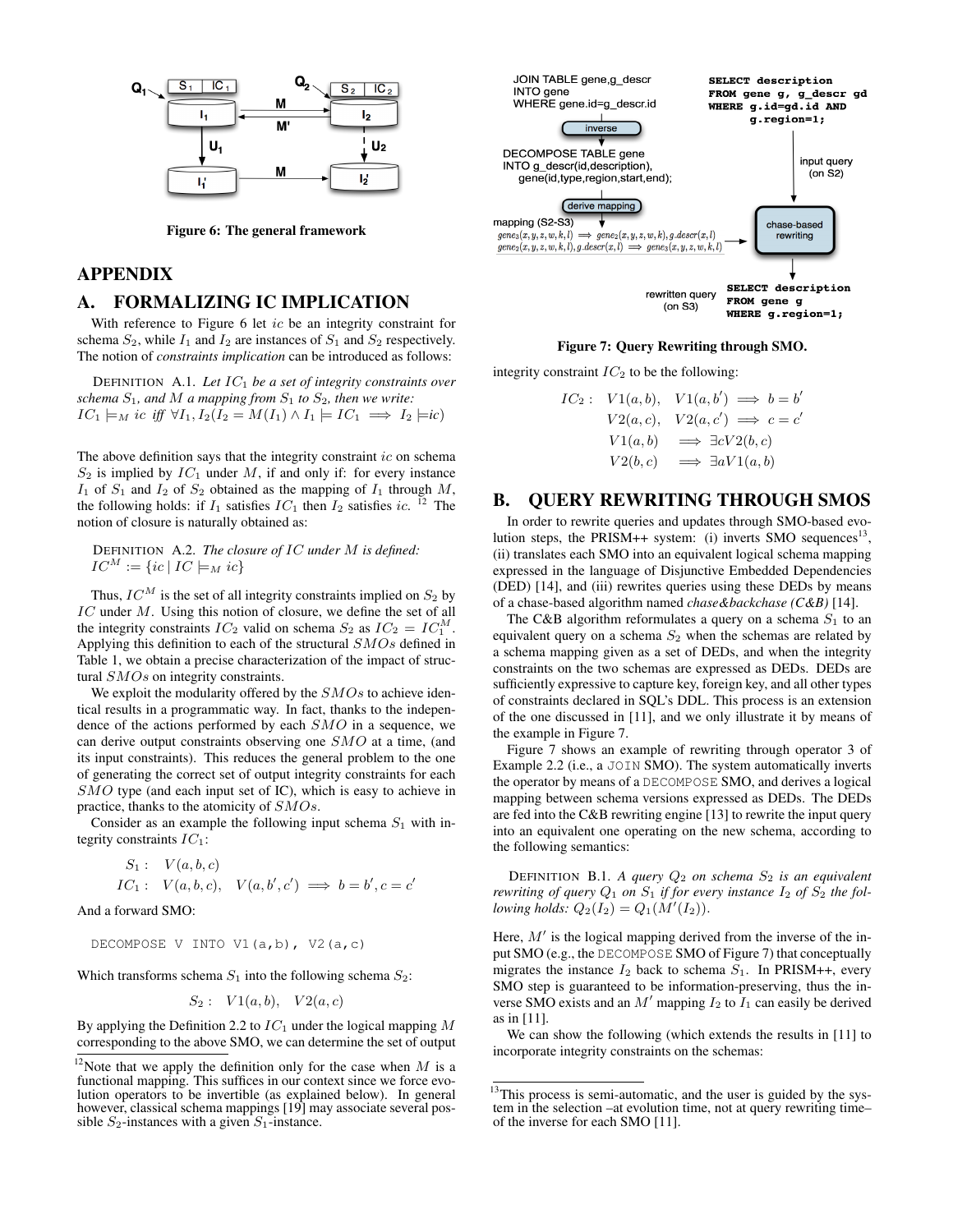THEOREM B.1. If  $Q_1$  is a union of conjunctive queries, the for*eign key constraints on both schemas*  $S_1, S_2$  *are acyclic, and the SMO operator is information-preserving, then an equivalent rewriting* Q<sup>2</sup> *of* Q<sup>1</sup> *always exists, and the C&B algorithm of [14] is guaranteed to find one.*

The acyclicity of a set of foreign keys is a classical concept [2], and a special case of the notion of weak acyclicity of a set of embedded dependencies [19]. In essence, it rules out cycles in the dependency graph constructed as follows: the nodes of the graph are the attribute names of all tables in the schema (prefixed by the table name to avoid confusion). For every equality of key attribute  $K$  in table  $R$  to foreign key attribute  $F$  in table  $S$  (as asserted by some foreign key constraint) an edge is added from  $R.K$  to  $S.F$ . This acyclicity condition is satisfied by a majority of practical scenarios, and widely accepted in the literature as having significant practical impact. Acyclicity (as well as its generalization to weak acyclicity) suffices to guarantee the termination of the chase procedure [2], which the C&B algorithm [14] relies on.

Theorem B.1 follows from the facts that (i) the C&B algorithm is guaranteed to terminate when the foreign key constraints are acyclic, (ii) the C&B algorithm is *complete* (i.e. finds a rewriting whenever one exists) for rewriting unions of conjunctive queries across schemas when the schema mapping is defined by DEDs, and (iii) the sanitized, information-preserving versions of SMOs can be captured using DEDs.

# B.1 More Expressive Query Classes

PRISM++ completely automates the rewriting process through mixed sequences of SMOs and ICMOs, by means of a chain of invocations of the chase-based rewriting (for SMOs) or the ICMO rewriting algorithm. The C&B algorithm of [14] was implemented for unions of conjunctive queries (with no negation). For PRISM++, the C&B algorithm is extended to a larger class of queries, which include negation and functions (built-in aggregates and user-defined).

In the example of Figure 2 we show how negation (e.g., NOT EXISTS) might appear in the rewritten query as a consequence of ICMO based evolution steps. This introduces a new challenge, since even the chase extensions of [13] cannot deal with this type of negation. To this end we devised the  $QueryRewrite$  algorithm, that extends the C&B algorithm. Even if the input queries and updates come from the class the C&B can handle, this extension is key to PRISM++, being needed for rewriting queries that contain the type of negation introduced by ICMO rewriting.

The key idea behind the  $QueryRewrite$  algorithm is to break the input query Q into its *components*, which are maximal query fragments containing no negation or function calls. Each component is rewritten using the standard C&B algorithm, then the rewritten components are re-assembled, preserving the nesting of negation and function calls.

We can prove that QueryRewrite is a *sound* rewriting algorithm even when queries contain negation, or user-defined functions.

Note however that this algorithm suffers a loss of completeness, that manifests itself as follows: it may be the case that not all of Q's components have an equivalent rewriting in isolation (and therefore none is found by the C&B), yet there is one for the entire query  $Q$ , which therefore will be missed by  $QueryRewrite$ . The loss of completeness is unavoidable due to the undecidability of the rewriting existence problem in the presence of negation and function calls. Nonetheless, the QueryRewrite algorithm succeeded in all the practical scenarios from [10] we tested, delivering a significant improvement with respect to the state of the art.

## C. PROOFS



Figure 8: Update rewriting

Proof of Theorem 4.1 We refer to Figure 8. We start from an update  $U_1$ , defined in terms of queries  $Q_1$  and  $Q'_1$  as follows:

$$
U_1(I) = I' \iff Q_1(I) = Q'_1(I').
$$

Let  $Q_2, Q'_2$  be the rewritings of  $Q_1, Q'_1$  via the C&B algorithm. We want to show that the update  $U_2$ , defined by

$$
U_2(I_2) = I_2' \iff Q_2(I_2) = Q_2'(I_2')
$$

is an equivalent rewriting of  $U_1$ , i.e.

$$
U_2(I_2) = M(U_1(M'(I_2))).
$$

Denote  $U_2(I_2) = I'_2$ ,  $I_1 = M'(I_2)$ , and  $I'_1 = M'(I'_2)$ . Since M' is the inverse of M, we have  $I_2 = M(I_1)$ , and  $I_2 = M(I_1')$ .

From Theorem B.1 we know that the C&B yields equivalent rewritings, i.e.  $Q_2(I_2) = Q_1(M'(I_2))$ , and  $Q'_2(I'_2) = Q'_1(M'(I'_2))$ . Let

$$
U_2(I_2)=I'_2.
$$

By definition of  $U_2$ , this yields

$$
Q_2(I_2)=Q_2'(I_2')
$$

which by Theorem B.1 gives

$$
Q_1(M'(I_2)) = Q'_1(M'(I'_2))
$$

which, by notation, is equivalent to

$$
Q_1(I_1)=Q_1'(I_1')
$$

which in turn, by definition of  $U_1$ , holds iff

$$
U_1(I_1) = I'_1.
$$
 (1)

This immediately implies our claim, since

$$
U_2(I_2) = I_2' = M(I_1') \stackrel{(1)}{=} M(U_1(I_1)) = M(U_1(M'(I_2))).
$$

# D. IMPLEMENTATION AND OPTIMIZATION

# D.1 Speeding up rewriting

The translation from update statements to set of queries and back, and the preprocessing steps of the QueryRewrite algorithm have limited impact on the overall rewriting time. However, in order to complete the rewriting QueryRewrite invokes the C&B procedure for positive and negative portions of each queries produced in the translation. To reduce the cost of rewriting we re-implemented the mapping-compression technique presented in [11]. Compression works by composing long chains of logical mappings into a single mapping connecting directly distant schema versions. This reduces the size of the input of the C&B procedure leading to a significant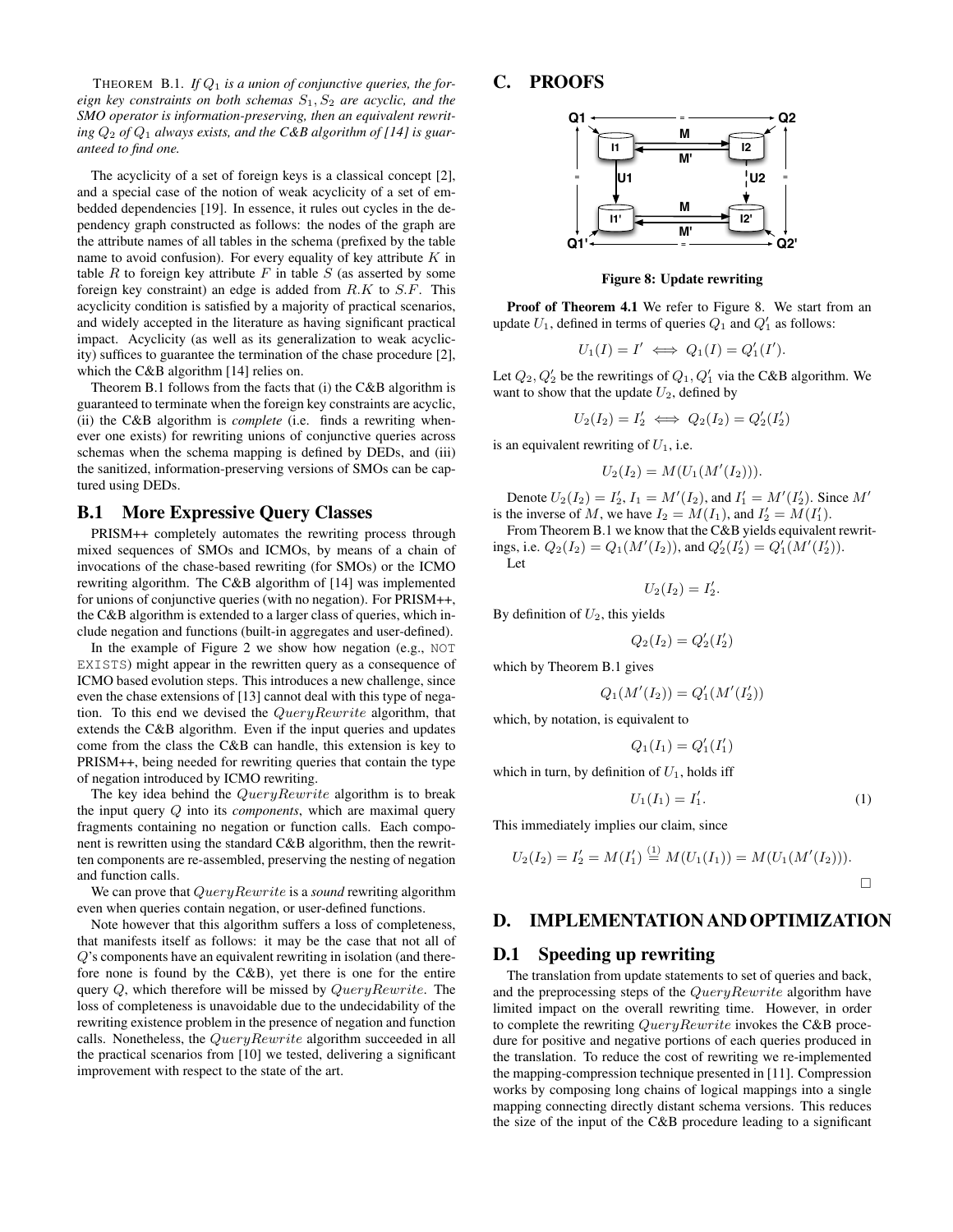Table 4: Experimental Environments

| Environment            | Description                 |
|------------------------|-----------------------------|
| <b>CPUs</b>            | Quad-Core Xeon 1.6GHz (x2)  |
| Memory                 | $4G$ B                      |
| Hard Disk              | 3TB (500GB x6), RAID-5      |
| <b>OS Distribution</b> | Linux Ubuntu Server 6.06    |
| OS Kernel              | Linux $2.6.15 - 54$ server  |
| Java                   | Sun Java 1.6.0-b105         |
| <b>CPUs</b>            | Quad-Core Xeon 2.26GHz (x2) |
| Memory                 | $24$ GB                     |
| Hard Disk              | 6TB (2TB x6), HW RAID-5     |
| <b>OS</b> Distribution | Linux Ubuntu Server 9.10    |
| OS Kernel              | Linux $2.6.31-19$ server    |
| Java                   | Sun Java 1.6.0_20-b02       |

speed up. The effect of this technique is included in the baseline performance in Section 5, since present in prior literature.

Another significant performance improvement is obtained by an extended version of the pruning technique appeared in [29]. We refer to query footprint as the portion of the schema required to answer the query. Pruning operates by analyzing the input query footprint and removing from the input of the C&B procedure all the logical mappings that are not necessary for the rewriting (i.e., predicates about portions of the schema not included in the query footprint). In addition, pruning removes all the schema versions from a schema history not required (e.g., prior to the schema version used in the query). The optimization technique implemented in PRISM++ is a significant extension of the one sketched in [29]. Our implementation can, in fact, also operate under presence of foreign keys (i.e., by extending the notion of query footprint to all the tables directly or indirectly reachable via foreign keys from the initial footprint) and can manage update statements, by extending the analysis component to deal with update syntax. It is thus presented as an optimization in our experimental Section 5.

Furthermore, the actual implementation of the algorithms presented here has been subject to further optimization. In fact, some of the queries produced by the translation steps (to represent an update) have identical portions. Whenever possible we avoid invocations to the C&B rewriting procedure by reusing results produced for similar queries (this is also part of our baseline performance). A more general-purpose caching technique is presented next.

# D.2 Caching

Observing the workloads from Wikipedia, Ensembl and the other information systems from Table 5 we noticed that it is very common for the workload of a system to be based on a rather limited number of query/update templates, which are parametrized and reused multiple times (this is natural, since most queries are issued by applications, in which they are hard-coded as prepared SQL queries). PRISM++ exploits this fact by employing a caching strategy implemented as follows: (i) given an input statement (query or update), PRISM++ extracts a template (by parametrizing it, as for prepared SQL statements), (ii) look-up in an hash-map structure for a matching input template, (iii) retrieve the *rewritten* template if available, and (iv-a) substitute the parameters with the original input values. In case of a cache miss (iv-b) the query/update is rewritten and the system extracts a template from the rewritten query/update and stores it in the cache for later use. Testing with the Wikipedia workload we also noticed that many templates we extracted only differed in the name of the DB they were targeting (Wikipedia has many DB sharing an identical schema). To this purpose we adapted the template extraction to be able to cache templates across multiple DBs sharing the same schema. This simple feature (that can be turned on or off) proved very effective in the case of Wikipedia, almost doubling the effectiveness of the cache.

# D.3 Back and Forth from SQL

The last question that remains to be answered is how to translate

Table 5: Evolution histories of popular IS in our dataset

| <b>System</b>             | <b>System</b>       | # of schema      | lifetime |
|---------------------------|---------------------|------------------|----------|
| <b>Name</b>               | type                | versions         | (vears)  |
| ATutor                    | Educational CMS     | $\overline{216}$ | 5.7      |
| CERN DO <sub>2</sub>      | Scientific DB       | 51               | 1.3      |
| Dekiwiki                  | CRM. ERP            | 11               | 1.11     |
| E107                      | <b>CMS</b>          | 16               | 5.4      |
| Ensembl                   | Scientific DB       | 412              | 9.8      |
| <b>KT-DMS</b>             | <b>CMS</b>          | 105              | 4        |
| Nucleus CMS               | <b>CMS</b>          | 51               | 6.7      |
| PHPWiki                   | Wiki                | 18               | 4.11     |
| SlashCode (slashdot.org)  | News Website        | 256              | 8.10     |
| <b>Tikiwiki</b>           | Wiki                | 99               | 0.9      |
| Mediawiki (Wikipedia.org) | Wiki                | 242              | 6.2      |
| <b>Zabbix</b>             | Monitoring solution | 196              | 8.3      |

back and forth between the SQL and query-equivalence-based representation of updates. For insert SQL statement this operation is trivial, since both representations positively state what should appear in the DB after the execution of the statement, and the translation is purely syntactical. For delete, there is a mismatch between SQL and the query-based representation, where in SQL we specify what to remove, in the mapping-based representation we described the complement, i.e., what to keep. Update shares the same issues of delete, where tuples are not removed but modified. Both translations are, therefore, based on inverting the conditions (potentially involving joins with other tables), while propagating the tables to be removed/updated. The system completely automates this process as discussed in Section 5.

# E. EXPERIMENTAL SETTINGS

The experiments have been conducted on a system with the HW/SW configuration shown in Table 4. The more powerful machine has been used to evaluate the overhead of query rewriting w.r.t. to query execution. Table 5 reports the complete set of evolution histories that we used from [10].

# E.1 Effect of foreign key on rewriting time

The results reported in Figure 5B are based on the following experiment. We tested with five simple queries (results for updates are derived since they rely on the same algorithm) averaging the results for each structural SMOs (ICMO rewriting is not based on the chase and is thus not affected by the foreign keys). We first verified how the actual schema layout is not relevant to the rewriting performance, i.e., having  $N$  tables directly reachable with a singlehop from the query footprint or  $N$  tables reachable through a long chains of foreign keys will lead to the same rewriting performance. We then synthetically generated several schemas with mixed properties (few long chains and few directly reachable tables) but with increasing numbers of tables reachable from the query footprint. The number of reachable tables directly influence the size of the mapping, expressed as DEDs, that we feed into the chase engine MARS. Rewriting time are presented for both the scenario in which we use back-chase to improve the output query quality and the rewriting time when no query optimization is performed. Thanks to the nature of the backchase-based optimizer we utilize [14] it is possible to achieve partial optimization by using a subsets of the available constraints, thus achieving a trade-off between output query optimization and rewriting time.

# E.2 Wikipedia Queries

The total number of query and update templates is typically rather small (less than a thousand for Wikipedia), therefore, the cache substitution policy (configurable and LFU by default) is not central for performance since all of the templates typically fit in main-memory. The cache hit/miss ratio (shown in Table 6) and cache hit time we measured (< 1ms) for the Wikipedia dataset are very encourag-